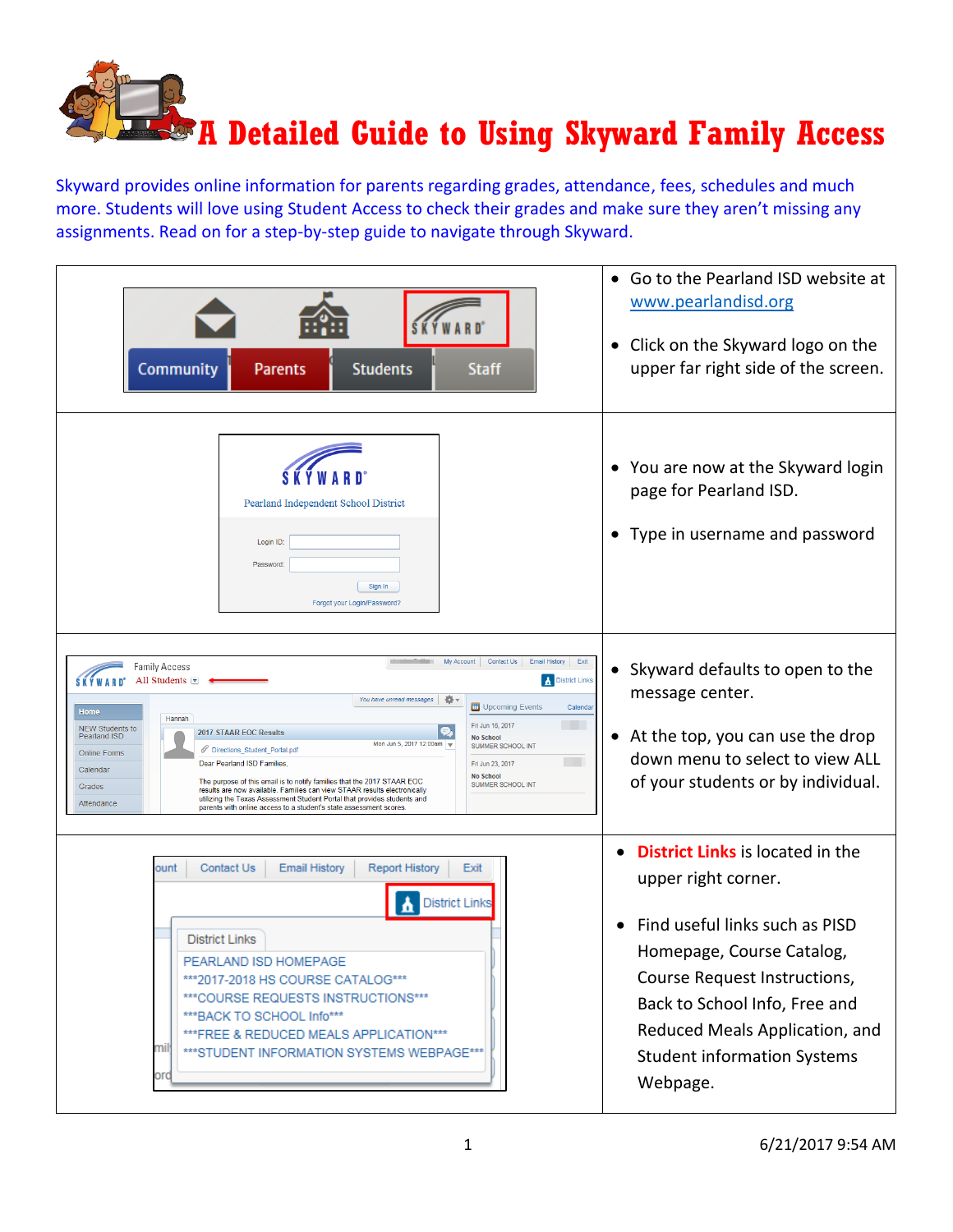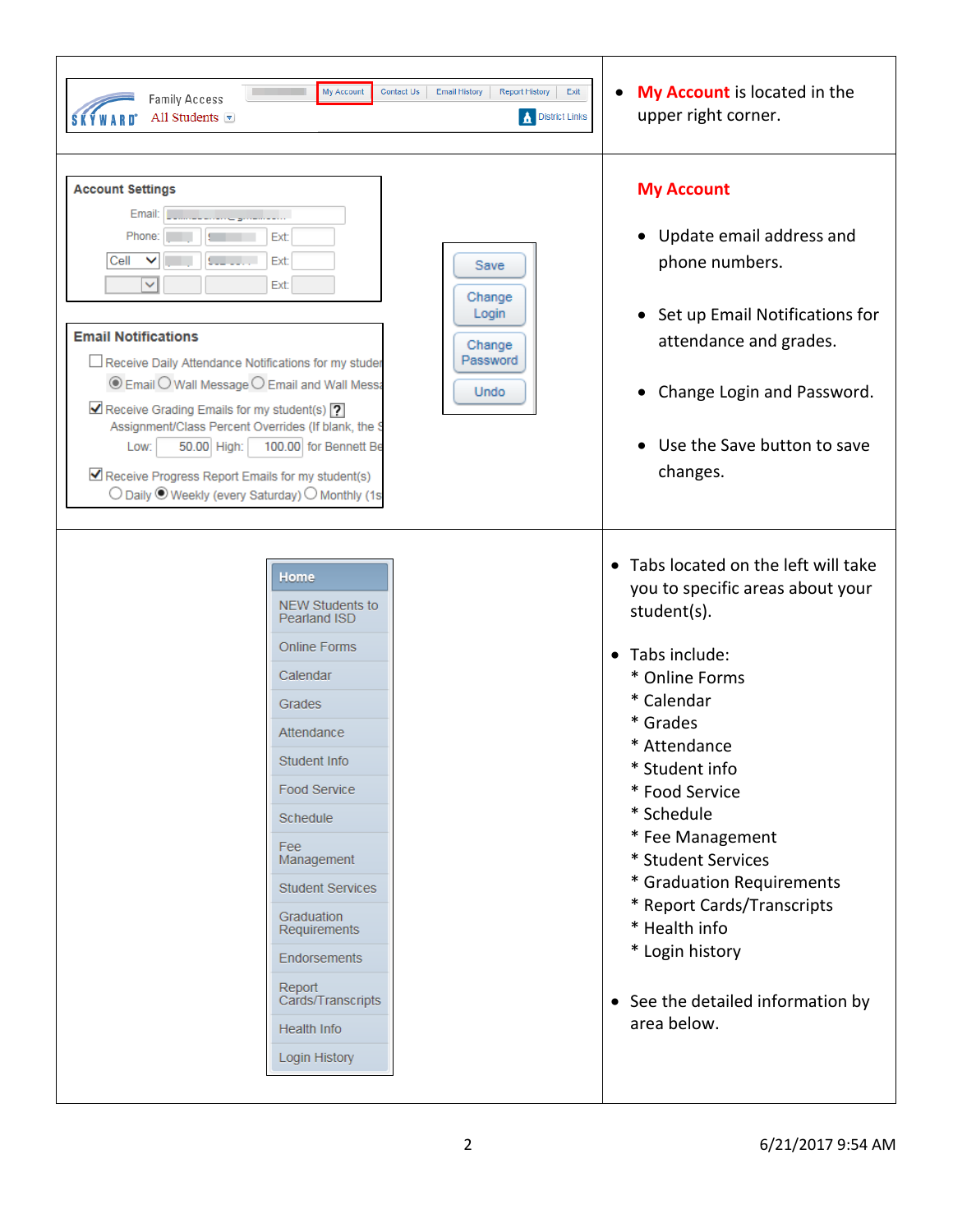| <b>Online Forms</b>                                       |                                                                                                                                                                                                                             |                                                                                                                                                     |
|-----------------------------------------------------------|-----------------------------------------------------------------------------------------------------------------------------------------------------------------------------------------------------------------------------|-----------------------------------------------------------------------------------------------------------------------------------------------------|
| <b>Online Forms</b><br>Calendar<br>Grades<br>Attendance   | PEARLAND HIGH SCHOOL<br>STAAR Student Access Code<br>View<br>ONLINE FORM - INFORMATION ONLY<br>Please click on "1. STAAR Unique Access Code and Link"<br>located on the right hand side to view information.                | • Miscellaneous online forms will<br>appear on this page. Examples<br>include STAAR Access Code and<br>Parking Permits for High School<br>Students. |
| Student Info<br>Food Service                              | Completed, 07/22/2016 5:30pm                                                                                                                                                                                                |                                                                                                                                                     |
| Schedule<br>Fee:<br>Management<br><b>Student Services</b> | <b>STAAR Student Access Code</b><br>View<br>ONLINE FORM - INFORMATION ONLY<br>Please click on "1. STAAR Unique Access Code and Link"<br>located on the right hand side to view information.<br>Completed, 07/22/2016 5:31pm |                                                                                                                                                     |

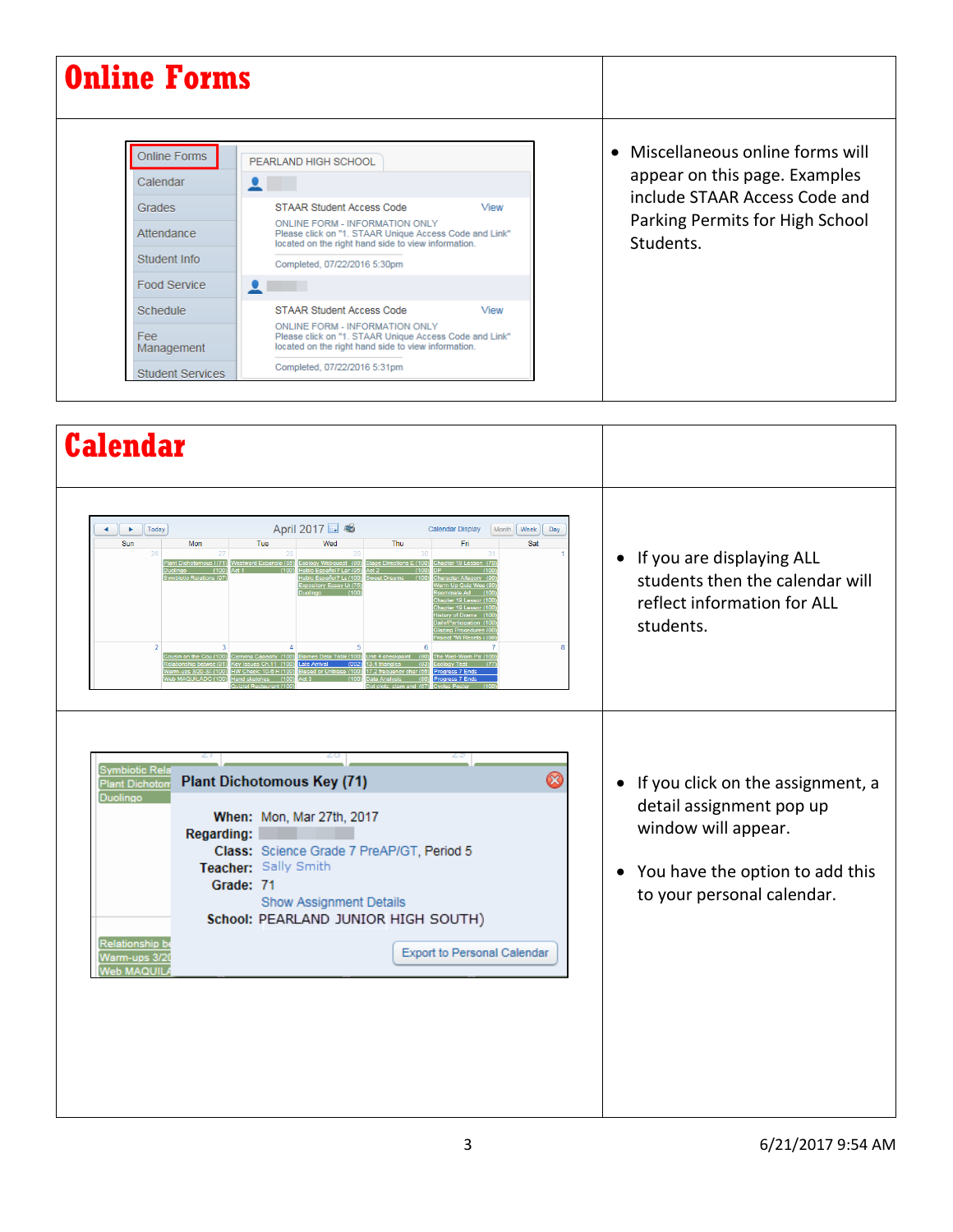| <b>Grades</b>                                                                                                                                            |                                                                                                                                                                                                                                        |                                                                                      |                                                                                                                                    |                                                                            |                                              |                                                                                                                              |                                                                                                                                                                                                                               |
|----------------------------------------------------------------------------------------------------------------------------------------------------------|----------------------------------------------------------------------------------------------------------------------------------------------------------------------------------------------------------------------------------------|--------------------------------------------------------------------------------------|------------------------------------------------------------------------------------------------------------------------------------|----------------------------------------------------------------------------|----------------------------------------------|------------------------------------------------------------------------------------------------------------------------------|-------------------------------------------------------------------------------------------------------------------------------------------------------------------------------------------------------------------------------|
|                                                                                                                                                          |                                                                                                                                                                                                                                        |                                                                                      |                                                                                                                                    |                                                                            |                                              |                                                                                                                              |                                                                                                                                                                                                                               |
| <b>Gradebook</b><br>(Show All)<br><b>Class Grades</b><br><b>Class</b><br>Period 1 (8:40 AM - 9:30 AM)<br><b>INTRO TO ALGEBRA</b><br><b>Sue DeVillier</b> | <b>Missing Assignments exist for Sydney</b><br>Sydney has 1 missing assignment:<br>Literary Terms Brochure, ENGLISH 8<br>Sydney (PEARLAND JUNIOR HIGH SOUTH)<br><b>Display Options</b><br>P <sub>2</sub><br>P <sub>1</sub><br>92<br>95 | (Show All)<br>C <sub>1</sub><br>T1<br>P <sub>3</sub>                                 | Sydney has 4 online assignments:<br>13 Matching, ENGLISH 8 Open<br>13 Synonyms, ENGLISH 8 Open<br>C <sub>2</sub><br>T <sub>2</sub> | Online Assignments are available for Sydney<br>SE <sub>1</sub><br>S1<br>92 | P <sub>5</sub><br>P <sub>6</sub><br>93<br>93 | Grades posted to the report card are in bold.<br>The current term is highlighted.<br>C <sub>3</sub><br><b>T3</b><br>P7<br>93 | Missing assignments and online<br>$\bullet$<br>assignments are listed at the<br>top.<br>Under the Period listed is the<br>subject and teacher. If you click<br>on the teacher name you have<br>the option to email them or go |
|                                                                                                                                                          | $***$<br>Not visible during summer months                                                                                                                                                                                              |                                                                                      |                                                                                                                                    |                                                                            |                                              |                                                                                                                              | to their webpage.<br>The column in yellow is the<br>current grading period.                                                                                                                                                   |
|                                                                                                                                                          |                                                                                                                                                                                                                                        |                                                                                      |                                                                                                                                    |                                                                            |                                              |                                                                                                                              | Display options allow you to only<br>show the current grading period.                                                                                                                                                         |
|                                                                                                                                                          |                                                                                                                                                                                                                                        |                                                                                      |                                                                                                                                    |                                                                            |                                              |                                                                                                                              | Not visible during summer<br>months.                                                                                                                                                                                          |
| P7 Progress Report<br>Summary<br>P7 Grade<br>80                                                                                                          | Nathan ( PEARLAND JUNIOR HIGH SOUTH)<br>Science Grade 7 PreAP/GT (Period 6) Sally Smith<br>Grade Mark Legend<br>$(03/20/2017 + 04/07/2017)$                                                                                            |                                                                                      |                                                                                                                                    | Assignment Category Summary<br>Daily, 45.00%                               | Reading/Writing, 5.00%                       |                                                                                                                              | • By clicking on any numeric grade<br>you will get a break down of the<br>assignments and grades from<br>that grading period.                                                                                                 |
|                                                                                                                                                          |                                                                                                                                                                                                                                        |                                                                                      | Major Grades, 50.00%                                                                                                               |                                                                            |                                              |                                                                                                                              | Not visible during summer<br>$\bullet$<br>months.                                                                                                                                                                             |
| Due<br>Daily<br>weighted at 45,00%<br>04/05/17<br>04/04/17<br>04/03/17                                                                                   | Assignment<br>Biomes Data Table<br>Carrying Capacity<br>Relationship between organisms                                                                                                                                                 | Points Earned<br>680 out of 800<br>100 out of 100<br>100 out of 100<br>91 out of 100 | Grade<br>85<br>100<br>100<br>91                                                                                                    | Missing                                                                    | No Count                                     | Absent                                                                                                                       |                                                                                                                                                                                                                               |
| 03/29/17                                                                                                                                                 | Ecology Webquest                                                                                                                                                                                                                       | 98 out of 100                                                                        | 98                                                                                                                                 |                                                                            |                                              |                                                                                                                              |                                                                                                                                                                                                                               |
|                                                                                                                                                          |                                                                                                                                                                                                                                        |                                                                                      |                                                                                                                                    |                                                                            |                                              |                                                                                                                              |                                                                                                                                                                                                                               |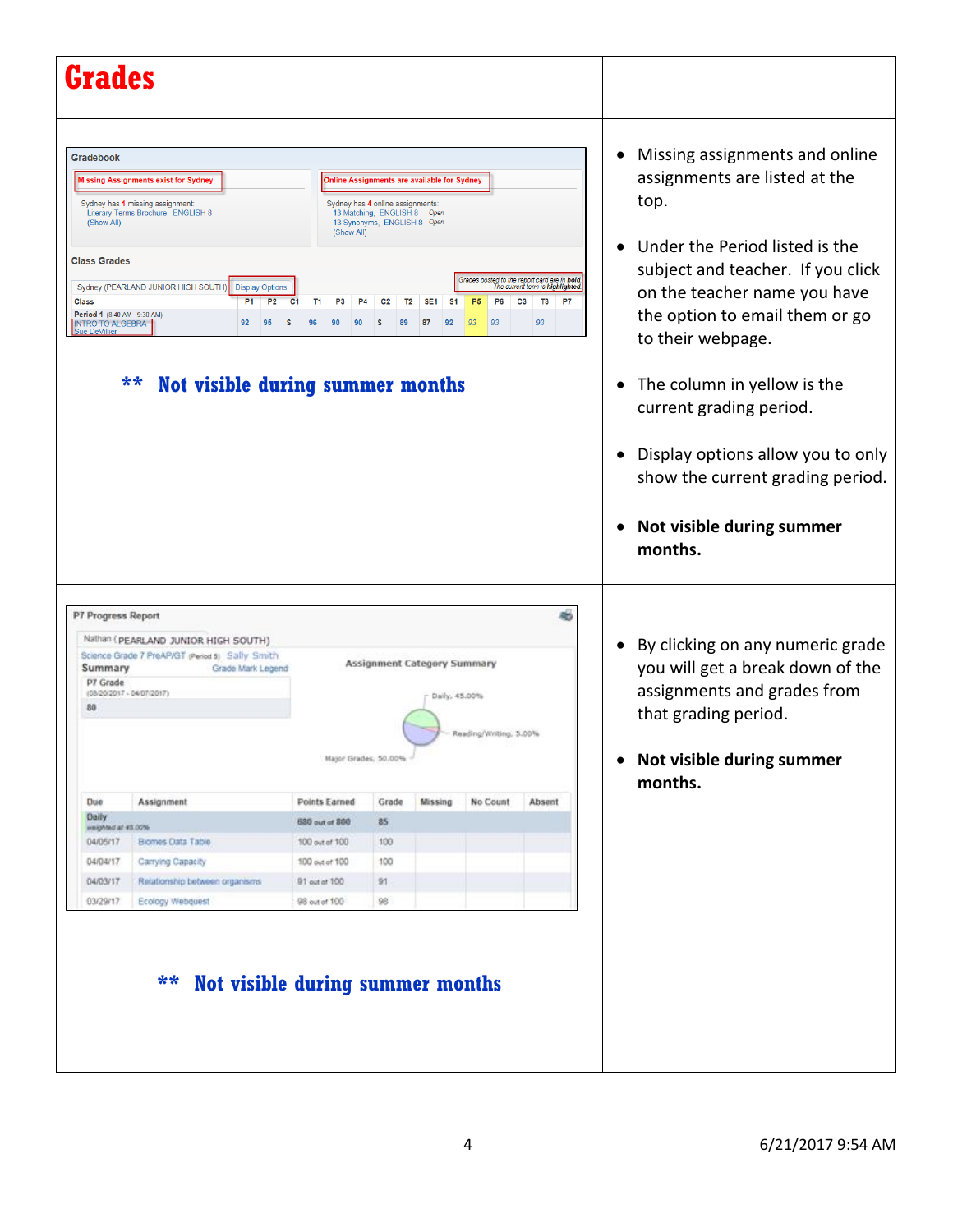|                                                                                                                                    | Attendance                                                                                                                                                                                                                                                                                                                                                                                                                                                                                                                                                                         |                                                                             |                                                                                                                                 |                                                         |                                                                                                               |                                                                                |                                                                                                                                                                                                                                |
|------------------------------------------------------------------------------------------------------------------------------------|------------------------------------------------------------------------------------------------------------------------------------------------------------------------------------------------------------------------------------------------------------------------------------------------------------------------------------------------------------------------------------------------------------------------------------------------------------------------------------------------------------------------------------------------------------------------------------|-----------------------------------------------------------------------------|---------------------------------------------------------------------------------------------------------------------------------|---------------------------------------------------------|---------------------------------------------------------------------------------------------------------------|--------------------------------------------------------------------------------|--------------------------------------------------------------------------------------------------------------------------------------------------------------------------------------------------------------------------------|
| <b>Attendance</b><br><b>Date</b><br>Fri May 26, 2017<br>Wed May 17, 2017<br>Tue May 9, 2017<br>Mon Apr 10, 2017<br>Tue Mar 7, 2017 | Today's Attendance: Tue Jun 13, 2017<br>No Absences or Tardies were recorded for any of your students.<br>Sam (PEARLAND JUNIOR HIGH SOUTH)<br><b>Attendance</b><br>UNEXCUSED (NO NOTE/REASON<br>GIVEN)<br>UNEXCUSED (NO NOTE/REASON<br>GIVEN)<br><b>EXCUSED (PARENT NOTE)</b><br><b>EXCUSED (PARENT NOTE)</b><br>OTHER-PRESENT (MED APPT<br>(ATTEND PART OF DAY))                                                                                                                                                                                                                  | <b>Period</b><br>$1, 3 & 6 - 7$<br>$1 - 8$<br>$1 - 7$<br>$1 - 8$<br>$1 - 2$ | <b>Class</b><br><b>View Classes</b><br><b>View Classes</b><br><b>View Classes</b><br><b>View Classes</b><br><b>View Classes</b> | Sam<br><b>Bob</b><br>Mary                               | <b>Term 4 Day Totals</b><br>2<br>Days<br>Excused<br>= Other                                                   | View Charts By O Period <sup>O</sup> Day<br>8<br>10<br>6<br><b>E.</b> Unexcuse | If showing ALL students you will<br>see attendance for ALL.<br>Attendance is shown for the<br>current day at the top<br>Current term and year to date<br>attendance is shown for each<br>student.                              |
| E1<br>Gender: Male<br>Language: ENGLISH<br>Other ID:<br><b>Emergency Contacts</b><br>Iren<br>Noe                                   | <b>Student Info</b><br>Call<br>Pearland, TX 77581<br>View Elijah's Family<br>Age (Birthday):<br>Graduation Year: 2024<br>Community Service: 0.00 Hours<br><b>Primary Phone</b>                                                                                                                                                                                                                                                                                                                                                                                                     | <b>Second Phone</b>                                                         | Grade: 02<br>Homeroom: 045 - Emily Gray<br>Discipline Officer: Stacie VanLoenen<br><b>Third Phone</b>                           | <b>SHADYCREST ELEMENTARY</b><br><b>Employer's Phone</b> | Phone: (281) 412-1404 Principal: Michelle Kiefer<br>Status: Active (Full-time)<br>Advisor: Debbie Coppersmith | Request Changes for Elijah<br><b>Home Email</b>                                | • Student Info is displayed here.<br>By clicking on View Student's<br>Family you will see address,<br>phone and emails of parent.<br>Note that nothing can be<br>modified here.<br>See below info about Requesting<br>Changes. |
| $\bullet$                                                                                                                          | Request Changes for Student has a drop down menu.<br>Student Information - allows for changes to phone number<br>and FERPA fields.<br>Family Address - Is for viewing only. To make any changes to<br>the address you must bring the appropriate documentation<br>to the campus registrar.<br>Emergency Contact - allows you to delete an emergency<br>contact or edit their phone number.<br>Add Emergency Contact - allows you to add up to 5 contacts.<br>View History – shows history of changes requested.<br>View Unread Denials - shows those requests that were<br>denied. |                                                                             |                                                                                                                                 |                                                         |                                                                                                               |                                                                                | Request Changes for Bennett<br><b>Student Information</b><br><b>Family Address</b><br>Family Information<br><b>Emergency Contacts</b><br>Add Emergency Contact<br><b>View History</b><br><b>View Unread Denials</b>            |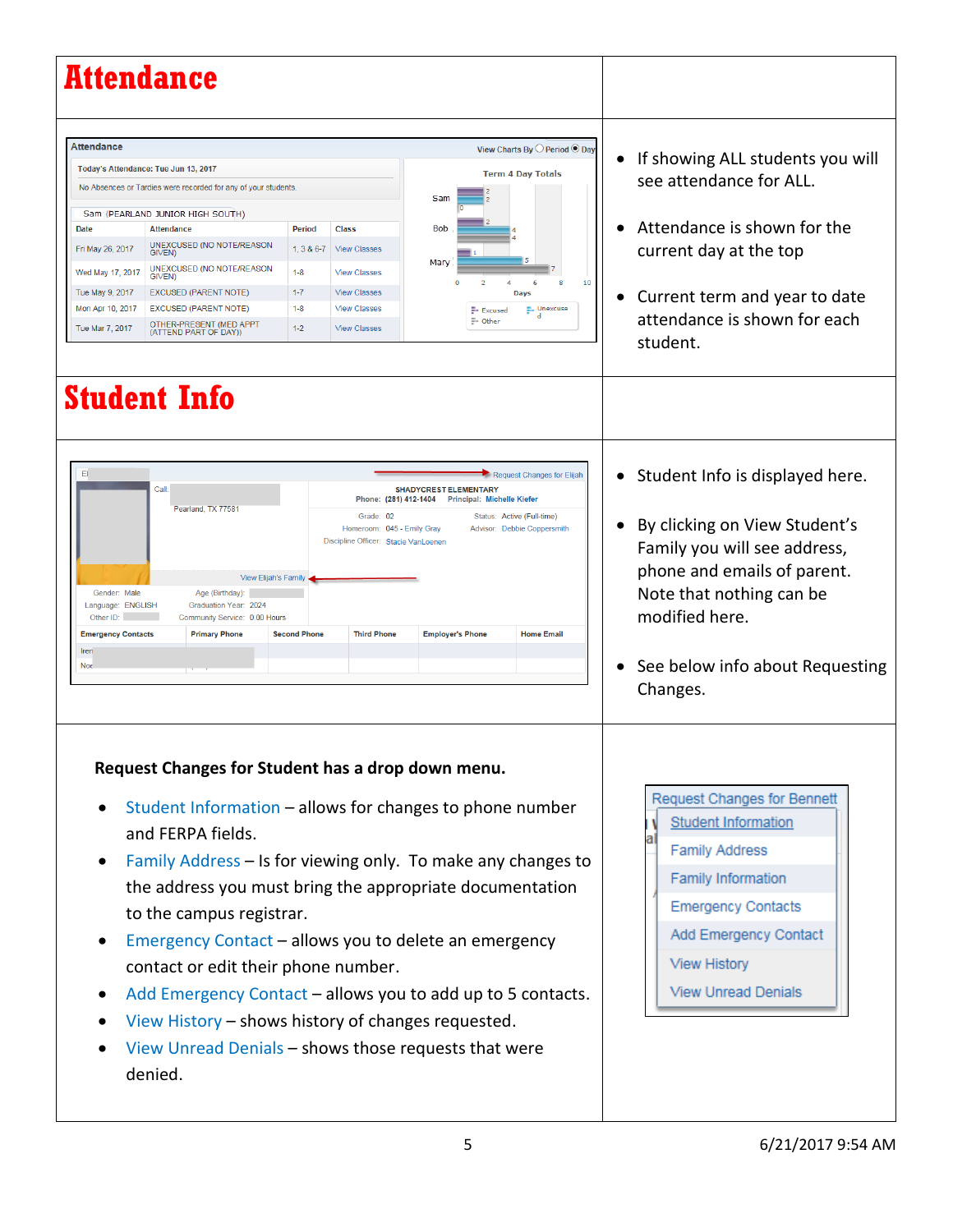| <b>Food Service</b>                                                                                                                                               |                                                                                                                                                                                                               |                                                                                                                                                                                                                                                                                 |                                                                                                                                                                                                                                          |                                                                                                                                                                                                                                                                                                                                                                                                                             |
|-------------------------------------------------------------------------------------------------------------------------------------------------------------------|---------------------------------------------------------------------------------------------------------------------------------------------------------------------------------------------------------------|---------------------------------------------------------------------------------------------------------------------------------------------------------------------------------------------------------------------------------------------------------------------------------|------------------------------------------------------------------------------------------------------------------------------------------------------------------------------------------------------------------------------------------|-----------------------------------------------------------------------------------------------------------------------------------------------------------------------------------------------------------------------------------------------------------------------------------------------------------------------------------------------------------------------------------------------------------------------------|
| <b>Food Service</b><br><b>Current Account Balance</b><br>PARENT ONLINE<br>PARENT ONLINE                                                                           | \$23.55 as of 05/25/2017<br>\$14.45 as of 05/25/2017<br>\$0.00 as of 05/25/2017<br><b>Food Service Messages/Links</b><br>(PEARLAND HIGH SCHOOL)<br>(PEARLAND JUNIOR HIGH WEST)                                | Please use the link below to access ParentOnline to make secure online meal payments.<br>Please use the link below to access ParentOnline to make secure online meal payments.                                                                                                  |                                                                                                                                                                                                                                          | If showing ALL students you will<br>see account information for ALL.<br>At the top of the screen it will<br>show the current balance for<br>each student on the account.<br>Clicking on the "Parent Online"<br>link will take you to the site<br>where you can manage your<br>student's cafeteria account.<br>Here you can make payments,<br>view purchase history, receive<br>low balance alerts and view<br>school menus. |
| Schedule                                                                                                                                                          |                                                                                                                                                                                                               |                                                                                                                                                                                                                                                                                 |                                                                                                                                                                                                                                          | • At the top of the screen it<br>indicates the current location of                                                                                                                                                                                                                                                                                                                                                          |
| Schedule<br>El MATH 2 Period 2, Emily Gray<br>G 1 MATH 4 Period 2, Jeanne Carroll<br>2016 - 2017<br>Print Schedule<br>Period 0<br>Period 1<br>(7:15 AM - 8:04 AM) | Currently Scheduled Class: Wed Jun 14, 2017 10:22am<br>Term 2<br>$(10/24/10 - 12/10/10)$<br><b>ADMISORY</b><br>William Grays<br>MTWRF Room N103<br>SWIMMING 09 F<br>Chris Roberts<br>MTWRF Room N214<br>$***$ | Course Requests<br>(PEARLAND HIGH SCHOOL) Display Options Current Year O Weekday By Term @ Matrix<br>Term 3<br>$(01/03/17 - 03/10/17)$<br>ADVISORY<br>William Grays<br>MTWRF Room N103<br>SWIMMING 09 F<br>Chris Roberts<br>MTWRF Room N214<br>Not visible during summer months | Request Courses for 2017-2018 in PEARLAND HIGH SCHOOL<br>The current term is highlights<br>Term 4<br>$(03/20/17 - 05/26/17)$<br><b>ADVISORY</b><br>William Grays<br>MTWRF Room N103<br>SWIMMING 09 F<br>Chris Roberts<br>MTWRF Room N214 | the student at the time you are<br>logged in.<br>You have the option to print<br>their schedule.<br>Display options include Current<br>Year or Current Term.<br>Current Term is highlighted in<br>yellow.<br>Not visible during summer<br>$\bullet$<br>months.                                                                                                                                                              |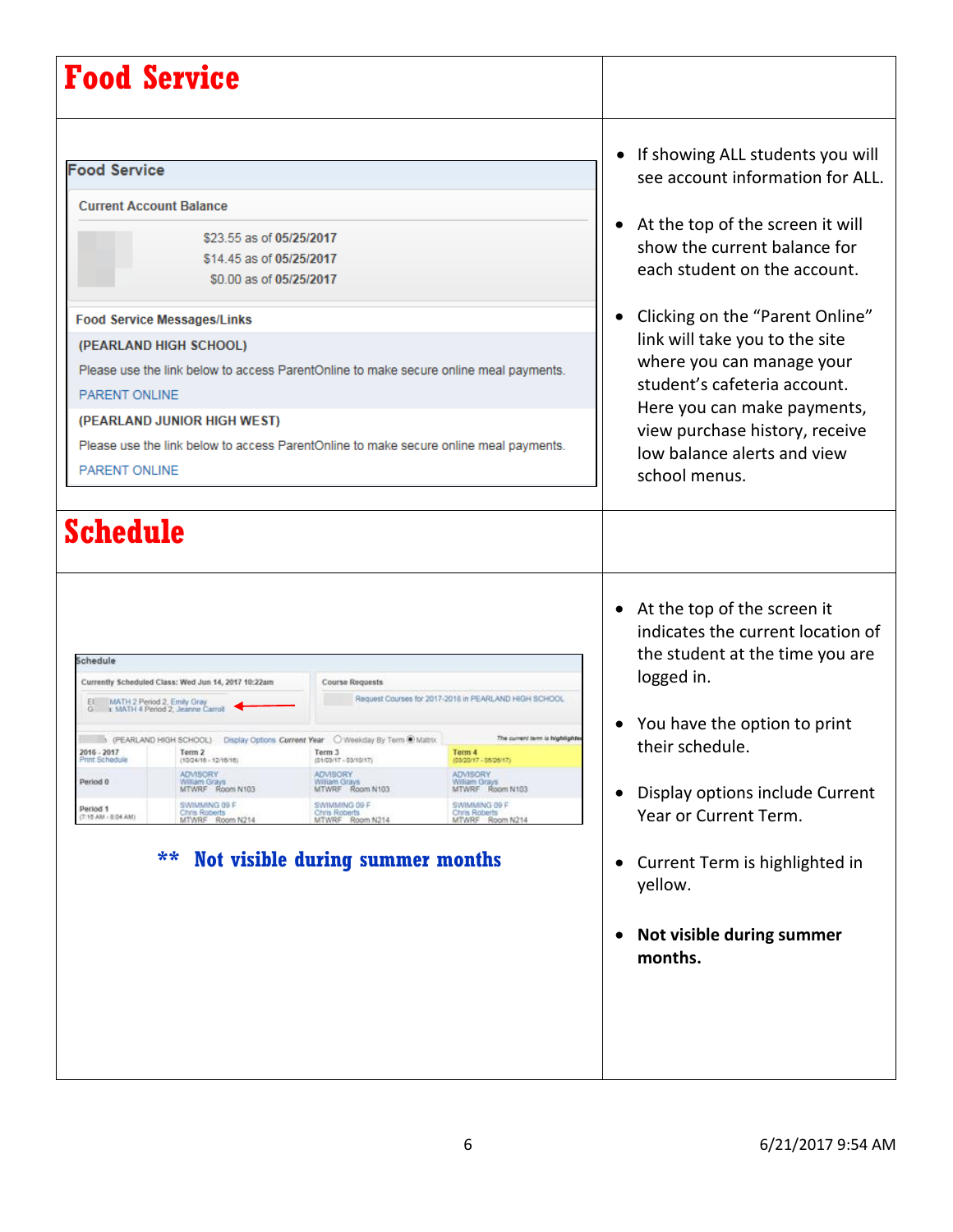| <b>Fee Management</b>                                                                                                                                                                                                                                                                                                                                                                                                                                                                                                               |                                                                                                                                                                                                       |                                                                                                            |                                                                                                           |                                                                                                                                  |                                                               |                                                                 |                                                                                                                       |           |                                                                                                                                                                                    |
|-------------------------------------------------------------------------------------------------------------------------------------------------------------------------------------------------------------------------------------------------------------------------------------------------------------------------------------------------------------------------------------------------------------------------------------------------------------------------------------------------------------------------------------|-------------------------------------------------------------------------------------------------------------------------------------------------------------------------------------------------------|------------------------------------------------------------------------------------------------------------|-----------------------------------------------------------------------------------------------------------|----------------------------------------------------------------------------------------------------------------------------------|---------------------------------------------------------------|-----------------------------------------------------------------|-----------------------------------------------------------------------------------------------------------------------|-----------|------------------------------------------------------------------------------------------------------------------------------------------------------------------------------------|
| <b>Fee Management</b><br><b>Unpaid Balance</b><br>CPEARLAND JUNIOR HIGH WEST (PEARLAND JUNIOR HIGH SCHOOL)<br>The IPEARLAND HIGH SCHOOL)<br>The IPEARLAND HIGH SCHOOL)<br>TTOM IPEARLAND JUNIOR HIGH WEST (PEARLAND JUNIOR HIGH WEST)<br>(LEON H SABLATURA MIDDLE SCHOOL<br><b>I: (PEARLAND JUNIOR HIGH WEST)</b><br><b>School</b><br><b>Due Date</b><br>Year<br>Sun Jul 17, 2016<br>2017<br>Sun Jul 17, 2016<br>2017<br>2017<br>Fri Sep 9, 2016<br>2017<br>Mon Jan 9, 2017<br>Thu Jan 19, 2017<br>2017<br>2017<br>Fri May 19, 2017 | 0.00<br>0.00<br>0.00<br>0.00<br>0.00<br>View Fees  <br><b>Fee Description</b><br><b>PLANNER</b><br>STUDENT ID JHW<br>ART I 7<br><b>THEATER ARTS I</b><br><b>REPLACEMENT ID</b><br><b>LIBRARY FINE</b> | View Payments  <br><b>Amount</b><br>Charged<br>7.00<br>5.00<br>10.00<br>10.00<br>5.00<br>0.80              | View Totals  <br><b>Amount</b><br><b>Amount</b><br>Paid<br>7.00<br>5.00<br>10.00<br>10.00<br>5.00<br>0.80 | Make a Payment<br>Remaining<br><b>Due</b><br>Due<br>0.00<br>0.00<br>0.00<br>0.00<br>0.00<br>0.00<br>0.00<br>0.00<br>0.00<br>0.00 | <b>Payor Name</b><br>0.00<br>0.00                             |                                                                 | Pay Plan ID                                                                                                           |           | Any unpaid Balance is reported<br>at the top.<br>User can view fees, payments,<br>totals and make a payment.<br>For instructions to make a<br>payment online please click<br>here. |
| <b>Student Services</b>                                                                                                                                                                                                                                                                                                                                                                                                                                                                                                             |                                                                                                                                                                                                       |                                                                                                            |                                                                                                           |                                                                                                                                  |                                                               |                                                                 |                                                                                                                       |           |                                                                                                                                                                                    |
| <b>Student Services</b><br><b>Unread Forms</b><br>has 0 unread forms.<br>Sebastian<br>Date<br>Fri Sep 23, 2016<br>Thu Sep 22, 2016<br>Thu Sep 22, 2016                                                                                                                                                                                                                                                                                                                                                                              | Display Options Section 504 from 09-22-2016 to 09-22-2016<br><b>Event Type</b><br>Dismissal<br><b>IAP Start</b><br><b>IAP End</b>                                                                     | <b>Contact Person</b>                                                                                      | <b>Event</b><br>IAP has started.                                                                          | IAP has ended. IAP started 09/22/2016<br>IAP has ended. IAP started 09/22/2016                                                   |                                                               |                                                                 | <b>Details</b><br>View<br>View<br><b>View</b>                                                                         |           | IEP Forms are viewable here by<br>clicking on View under the<br>Details column.                                                                                                    |
| <b>Graduation Requirements</b>                                                                                                                                                                                                                                                                                                                                                                                                                                                                                                      |                                                                                                                                                                                                       |                                                                                                            |                                                                                                           |                                                                                                                                  |                                                               |                                                                 |                                                                                                                       |           |                                                                                                                                                                                    |
| <b>Graduation Requirements</b><br><b>Coursework Requirement Area</b><br><b>Total</b><br><b>English Language Arts</b><br><b>English I (View Courses)</b><br><b>English II (View Courses)</b><br>English III<br><b>Advanced English</b><br><b>Mathematics</b><br>Algebra I (View Courses)<br>Geometry (View Courses)<br><b>Advanced Mathematics</b><br>$***$                                                                                                                                                                          | - Foundation High School Program View All Courses<br>Not visible during summer months                                                                                                                 | <b>Required</b><br>22.000<br>4.000<br>1.000<br>1.000<br>1.000<br>1.000<br>3.000<br>1.000<br>1.000<br>1.000 | <b>Complete</b><br>6.000<br>1.000<br>1.000<br>1.000<br>1.000                                              | <b>In Progress</b>                                                                                                               | <b>Scheduled</b><br>7.000<br>1.000<br>1.000<br>1.000<br>1.000 | Remaining<br>9.000<br>2.000<br>1.000<br>1.000<br>1.000<br>1.000 | <b>Status</b><br>In Progress<br><b>In Progress</b><br>Completed<br>Completed<br>In Progress<br>Completed<br>Completed | $\bullet$ | Indicates a student's progress<br>upon earning credits necessary<br>to graduate.<br>Not visible during summer<br>months.                                                           |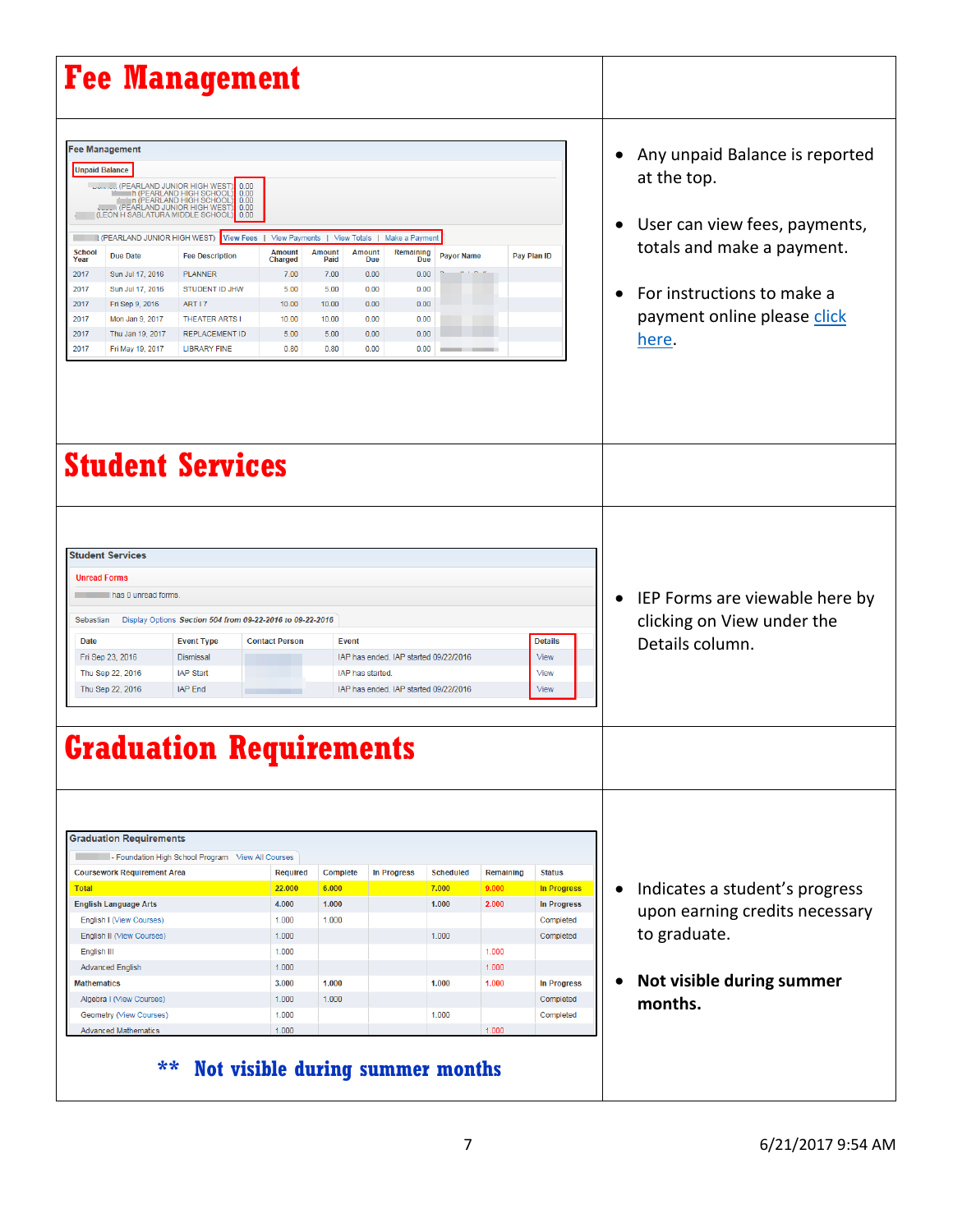| <b>Endorsements</b>                                                                                                                                                                                                                                                                                                                                                                                                                                               |                                                                              |                                                                                                                                  |                                                                                                                                          |                                                                                                                                     |
|-------------------------------------------------------------------------------------------------------------------------------------------------------------------------------------------------------------------------------------------------------------------------------------------------------------------------------------------------------------------------------------------------------------------------------------------------------------------|------------------------------------------------------------------------------|----------------------------------------------------------------------------------------------------------------------------------|------------------------------------------------------------------------------------------------------------------------------------------|-------------------------------------------------------------------------------------------------------------------------------------|
| <b>Declared</b><br>Option<br><b>Endorsement</b><br><b>Public Services</b><br>Option A2: Human Services<br>on 02/24/2016 at 7:36 AM.<br>Signed by                                                                                                                                                                                                                                                                                                                  |                                                                              | <b>Achieved</b><br><b>Endorsement</b>                                                                                            | <b>Option</b><br>No Achieved Endorsements                                                                                                | On the Endorsements page, you<br>can see your Declared<br>Endorsement, Option, and when<br>you signed confirming that<br>selection. |
| <b>Check Progress on any Endorsement</b>                                                                                                                                                                                                                                                                                                                                                                                                                          |                                                                              |                                                                                                                                  |                                                                                                                                          |                                                                                                                                     |
| Endorsement: Public Services<br>Option Status: Not Met<br>Credit Status: 1.000 of 4.000<br>Notes: All Requirements not met: Human Services (No Requirement Clusters met.) Student Must Complete Grad Plan To Receive<br>Endorsement.                                                                                                                                                                                                                              | ◡                                                                            | Option: Option A2: Human Services<br>Grad Req Status: Not Complete                                                               | $\vee$ (Details)<br>Grad Reg Remaining: 8.000                                                                                            | Check the progress on any<br>Endorsement and Option.                                                                                |
| ▶ Graduation Requirement Detail<br>Class breakdown for Option A2: Human Services Option                                                                                                                                                                                                                                                                                                                                                                           |                                                                              |                                                                                                                                  |                                                                                                                                          | <b>View Graduation Requirement</b><br>Detail.                                                                                       |
| $\blacktriangleright$ Requirements<br>Human Services - Not Met (Details)<br>Credits Completed: 1.000 of 4.000<br>Notes: No Requirement Clusters met.                                                                                                                                                                                                                                                                                                              | Advanced Credits Completed: 0.000 of 0.000                                   |                                                                                                                                  |                                                                                                                                          | View Class Breakdown.                                                                                                               |
| Year Gr Class<br>09   PRINCIPLES OF HUMAN SERVICES<br>2017<br>2017<br>09<br>PROFESSIONAL COMMUNICATIONS                                                                                                                                                                                                                                                                                                                                                           | <b>Credits</b><br>0.500<br>0.500                                             | <b>Used Credits</b><br><b>Advanced Credits</b><br>0.500<br>0.000<br>0.500<br>0.000                                               | <b>Notes</b><br>0.500 earned credits used.<br>0.500 earned credits used.                                                                 | <b>View Requirements</b>                                                                                                            |
| <b>Report Cards/Transcripts</b><br><b>Report Cards/Transcripts - Attachments</b>                                                                                                                                                                                                                                                                                                                                                                                  |                                                                              |                                                                                                                                  |                                                                                                                                          |                                                                                                                                     |
| <b>PEARLAND HIGH SCHOOL</b><br>Report Directory is not available for Hannah.                                                                                                                                                                                                                                                                                                                                                                                      |                                                                              |                                                                                                                                  |                                                                                                                                          | <b>Current and past Report Cards</b>                                                                                                |
| Hannah                                                                                                                                                                                                                                                                                                                                                                                                                                                            |                                                                              |                                                                                                                                  |                                                                                                                                          | can be viewed here.                                                                                                                 |
| <b>Description</b>                                                                                                                                                                                                                                                                                                                                                                                                                                                |                                                                              |                                                                                                                                  |                                                                                                                                          |                                                                                                                                     |
|                                                                                                                                                                                                                                                                                                                                                                                                                                                                   | eSigned                                                                      | <b>Type</b>                                                                                                                      | <b>Created</b>                                                                                                                           | High School students can also                                                                                                       |
| ~Unofficial 2017 Transcript~<br>2017 Final Report Card PHS                                                                                                                                                                                                                                                                                                                                                                                                        | N/A<br>No                                                                    | Transcript<br><b>Report Card</b>                                                                                                 | Mon Jun 5, 2017 2:17pm<br>Fri Jun 2, 2017 12:56pm                                                                                        | see a copy of their unofficial<br>transcript.                                                                                       |
| **                                                                                                                                                                                                                                                                                                                                                                                                                                                                |                                                                              | Not visible during summer months                                                                                                 |                                                                                                                                          | Not visible during summer<br>months.                                                                                                |
| <b>Health Information</b>                                                                                                                                                                                                                                                                                                                                                                                                                                         |                                                                              |                                                                                                                                  |                                                                                                                                          |                                                                                                                                     |
| Health Information<br>Display Options Vaccinations<br>ni v<br><b>Show Health Conditions</b><br>Date 1<br>Vaccin<br><b>Show Vaccinations</b><br>Menino<br>08/08/2016<br>Required<br>Dip, Tet, Pert<br><b>State Required</b><br>08/10/2004<br>Polio<br><b>State Required</b><br>08/10/2004<br><b>Hepatitis B</b><br><b>State Required</b><br>06/01/2004<br><b>HIB</b><br><b>State Required</b><br>08/10/2004<br>08/10/2004<br>Pneumococcal<br><b>State Required</b> | Date 2<br>10/01/2004<br>10/01/2004<br>08/10/2004<br>10/01/2004<br>10/01/2004 | Date 3<br>Date 4<br>12/14/2004<br>06/21/2005<br>08/15/2008<br>12/14/2004<br>12/14/2004<br>06/21/2005<br>12/14/2004<br>07/05/2006 | Illness Waiver/Dose ** Student has had an illness that may be considered a Dose or Waive<br>Date 5<br>Date 6<br>08/15/2008<br>08/08/2016 | This allows you to see health<br>conditions and vaccinations on<br>your student by selecting from<br>the Display Options.           |